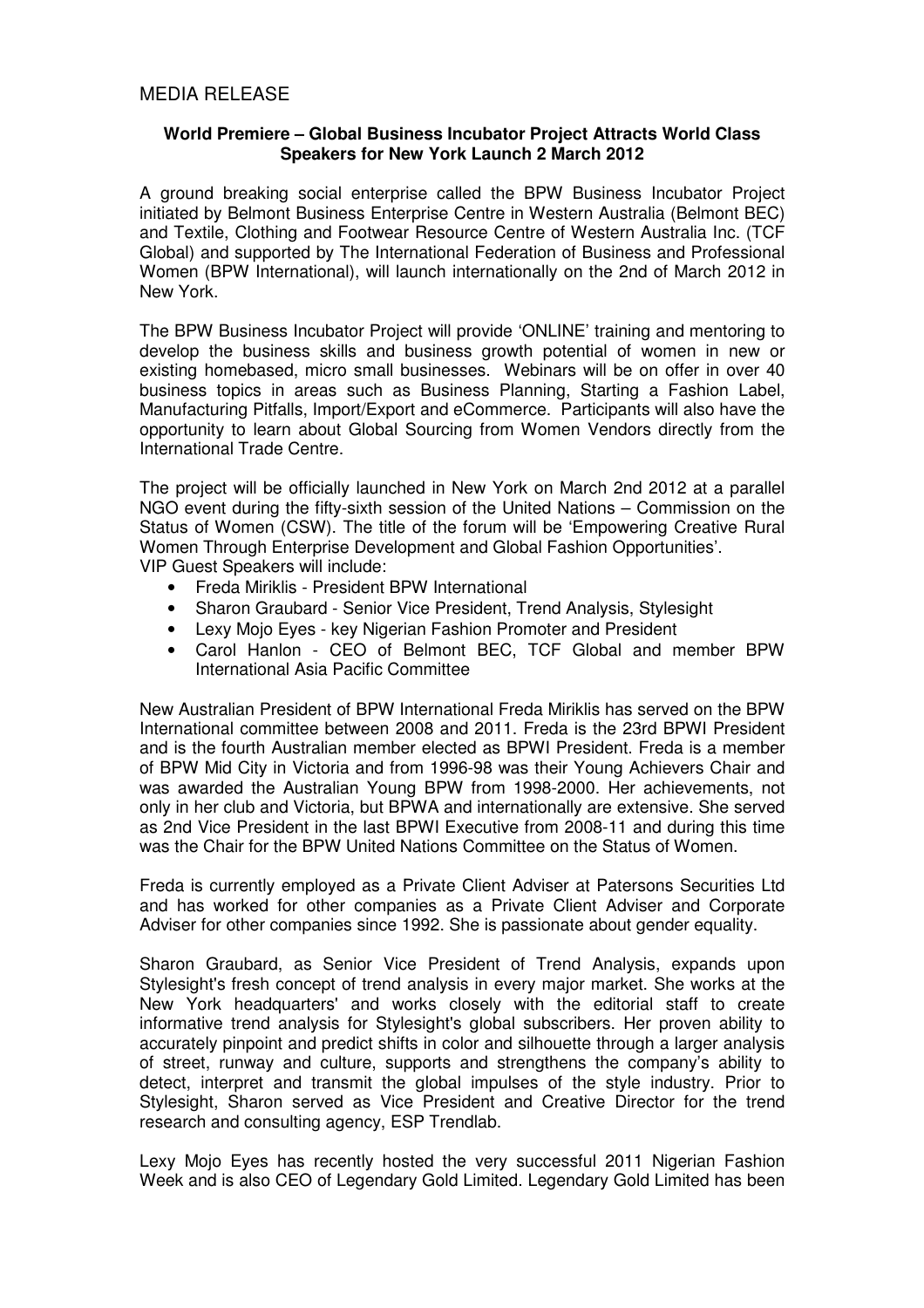a vanguard in the Nigerian fashion and modeling industries. In its 18 years of operation, it has become the reference point in fashion and modelling in Nigeria.

Lexy Mojo Eyes hails from Delta state which is part of the oil rich Niger Delta region of Nigeria. He trained as a journalist. He practiced as a broadcaster in the then Bendel Television and later Edo broadcasting FM station as a presenter, announcer, newscaster and producer. Lexy has always had a passion for fashion right from his growing up days. When he finally decided to join the fashion industry, he introduced fashion promotion in Nigeria.

Carol Hanlon who has successfully organised a team of world leading speakers in their fields to address the launch of the BPW Business Incubator Project has established many non-profit community based organisations since 1994. She has been regularly acknowledged for her community based small business projects with many local, state and national awards in Australia since the late 1970's as a fashion designer in Geelong, Australia of her own wholesale, retail, export fashion business for 20years.

Ms Hanlon's projects include being CEO of Belmont BEC which provides small business support and assistance, TCFWA, TCF Australia, TCF Global, TCF Ormoc and the Designedge Fashion Incubator. In 2012 she ran the successful 3rd International Fashion Incubator Conference in Perth.

Carol Hanlon has also been awarded Best National BEC Manager twice; is a previous elected Local Government councillor for the City of Belmont; Immediate Past President Australasian Institute Enterprise Facilitators; Immediate Past President Belmont Business & Professional Women (BPW); City of Perth '100 Champions of WA', Graduate Australian Institute Company Directors and inaugural inductee into WA Women's Hall of Fame.

Carol Hanlon said of the project, "I am excited to announce our VIP speaker line up for the event which will help women from all around the world take advantage of opportunities of the Global Platform for Action on Sourcing from Women Vendors and help all to develop their business skills."

"During the March 2 seminar we will also highlight global community village sewing projects from the Philippines, Cambodia, Pakistan, Nigeria, Afghanistan and the textile work from Australian Aboriginal artists" which further highlight the potential of what is possible for women's micro enterprise development.

Carol Hanlon **CEO Belmont Business Enterprise Centre TCFWA - TCF Global**  P| 61 8 9479 3777 M| 61 417963231 E| carol.hanlon@belmontbec.com

## **About Participating Organisations**

### **TCF GLOBAL**

TCF Global is a non-profit community organisation assisting designers and fashion industry with business skills development, linkages in the global supply chain, trade and industry networks, coordinates village sewing projects and facilitates the International Fashion Incubator Network. www.tcfglobal.com

### **BELMONT BEC**

Belmont BEC is a non-profit community organisation providing training and mentoring support services to individuals to start or improve their small business and is a specialist in virtual business incubation. www.belmontbec.com